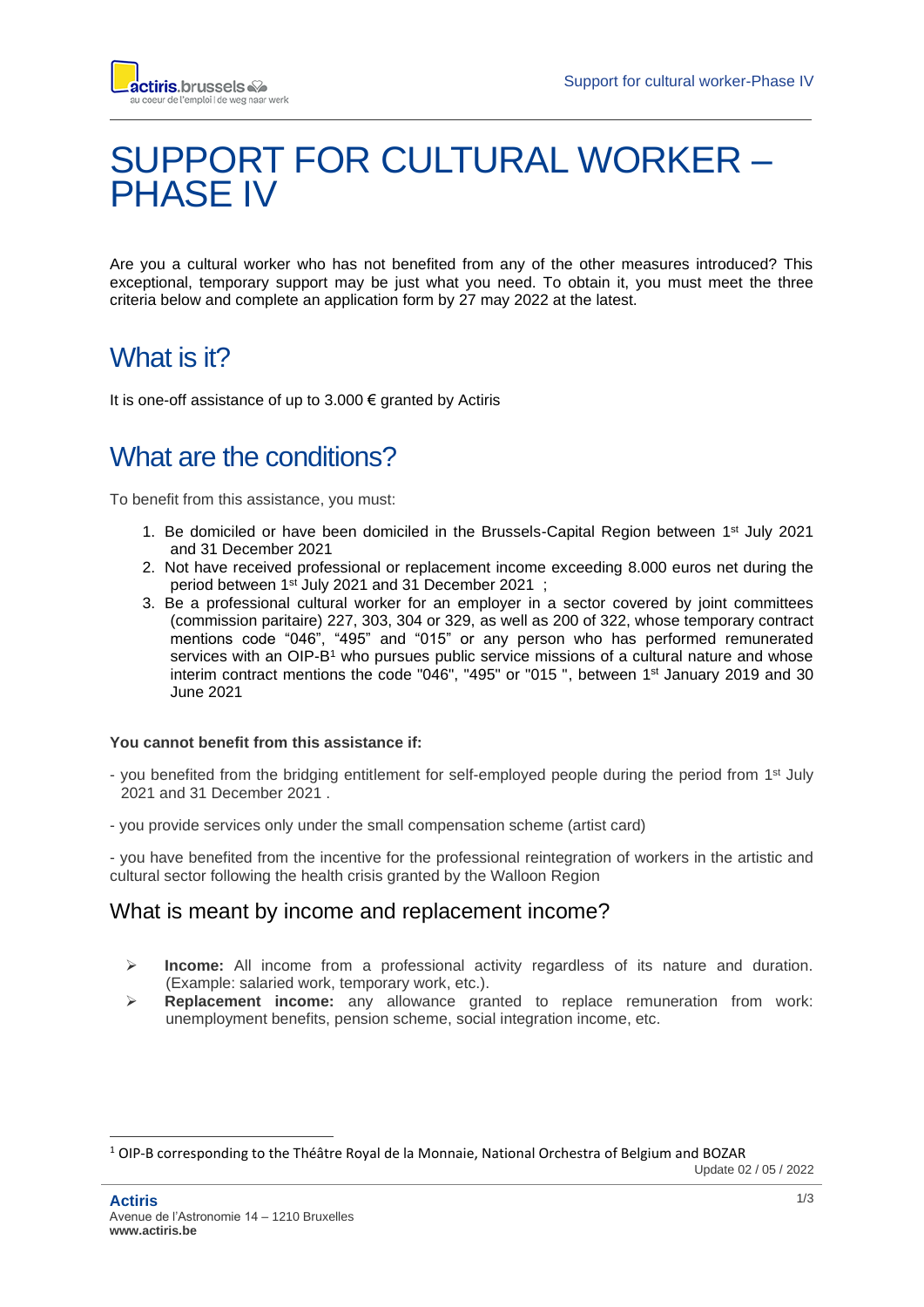

#### What are the benefits?

This is a one-off assistance package offering up the following maximum amounts<sup>2</sup>:

- $-$  3.000 euros for a worker who received a net income of up to 4.500 euros between 1st July 2021 and 31 December 2021;
- 2.250 euros for a worker who received a net income of up to 6.000 euros between  $1<sup>st</sup>$  July 2021 and 31 December 2021;
- 1.500 euros for a worker who would have received a net income of up to 8.000 euros between 1st July 2021 and 31 December 2021.

This sum is entirely tax-free.

#### **Considerations:**

**The analysis of the files will be done primarily in chronological order of their introduction during the planned period (May 02 to May 27, 2022). Aid will be granted until the budget allocated to the measure allows it**

### How do I apply?

Submit your application to Actiris using the online form between 02 May and 27 May 2022.

Or, for people who wish to obtain support, by going to the Cité des Métiers (Av de l'Astronomie, 14 at 1210 St-Josse-Ten-Noode) where we will help you to submit your request.

You must attach the following documents:

- 1. Proof of residence if you are not registered with Actiris
- 2. Proof of paid work<sup>3</sup> in a sector covered by joint committees 227, 303, 304, 329 or a temporary contract, code "046", "495" and "015", in joint committee 200 of 322 as well as any person who has performed remunerated services with an OIP-B<sup>4</sup> who pursues public service missions of a cultural nature and whose interim contract mentions the code "046", "495" or "015", between 1<sup>st</sup> January 2019 and 30 June 2021. The joint committee and the net amount received must be indicated on this document.

Update 02 / 05 / 2022

<sup>&</sup>lt;sup>2</sup>These amounts may be adjusted depending on the number of applications received and the decision of the Arbitration Committee.

<sup>&</sup>lt;sup>3</sup> Proof of paid work is any item of evidence showing the joint committee and the net amount received for that activity: a C4, payslip, employment contract, contract, etc. Services provided under the small allowances scheme are not accepted as evidence.

<sup>4</sup> OIP-B corresponding to the Théâtre Royal de la Monnaie, National Orchestra of Belgium and BOZAR